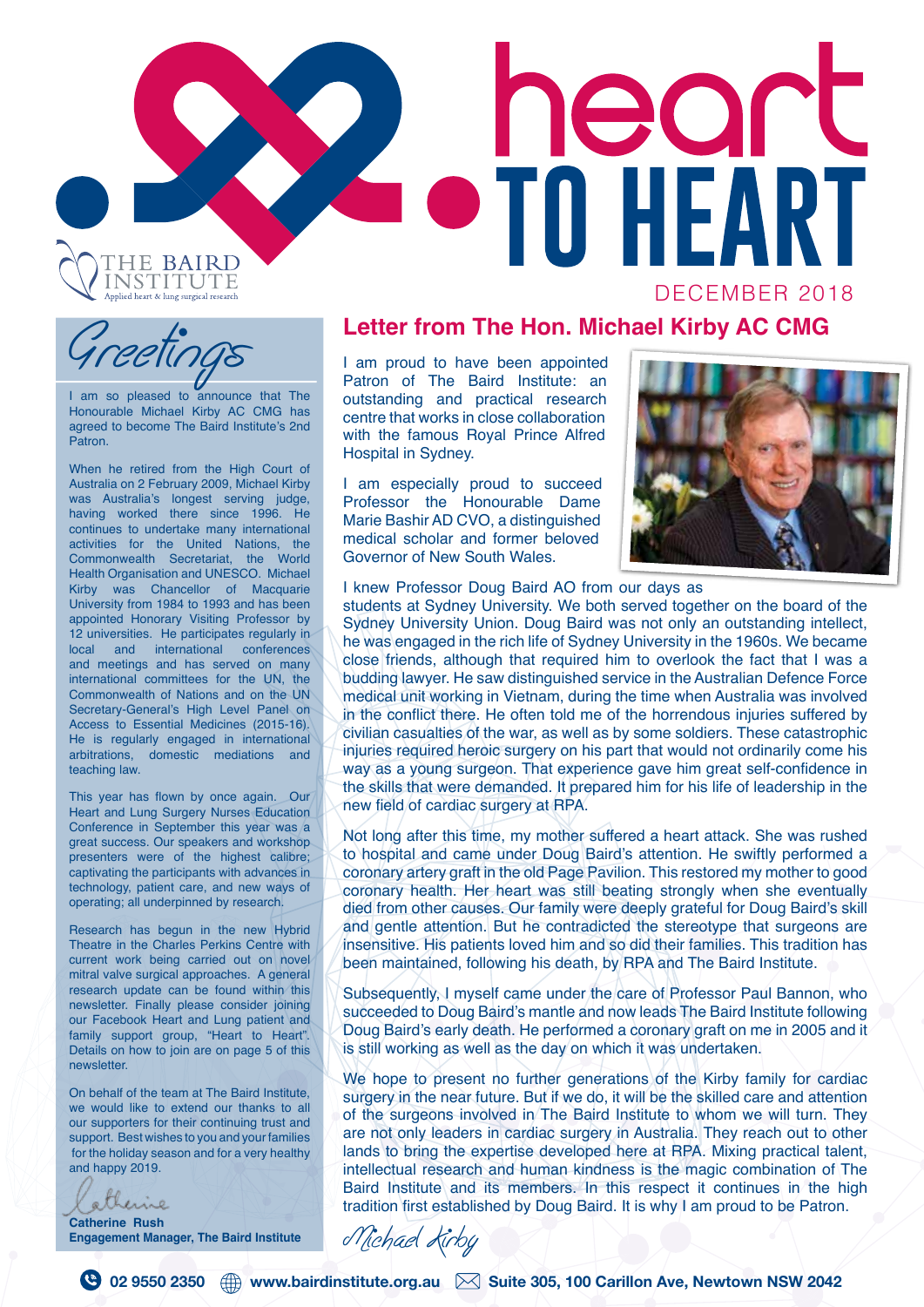# Connected Care

#### **2018 – 2ND HEART AND LUNG SURGERY NURSES EDUCATION CONFERENCE**

What makes a successful education conference? This question occupied us during months of planning prior to The Baird Institute's 2nd Nurses Education Conference, held on 15 September this year. Obviously, you need speakers who will be dynamic, interesting, entertaining and informative and because The Baird Institute works with surgeons, physicians, academics, nurses and allied health professionals within the tertiary setting, we were able to invite speakers of the highest calibre to be our drawcards for this event. It is so nice to know that these speakers hold us in high regard and gave up their time to prepare and present to nurses on a rare day off. In fact, some of our speakers managed to deliver their presentations and return to a busy clinical workload.

We then organised practical afternoon workshops that would appeal to the development of skills and knowledge for nurses working in intensive care, perioperative and coronary care units and cardiac catheterisation labs. It was such a thrill to hear the buzz of conversation and energy during workshop changeovers, as people spoke about the facilitators and the concepts learnt for emergency cardiac life support, management of chest drainage systems, chest x-ray and pacing interpretation workshops and heart and valve anatomy classes using a wet lab and real hearts (bovine). Again, our facilitators travelled to us on the Saturday, giving up their time and most importantly, sharing their expertise and insights to those present.

What made the day so great? Clinicians and facilitators sharing their knowledge and skills to ensure that patients needing heart and lung surgery, have the best care based on research and ensuring that patients are at the centre of our health care.

IE BAIRD **Tomorrow's Surgery Today** let's stort imov and imo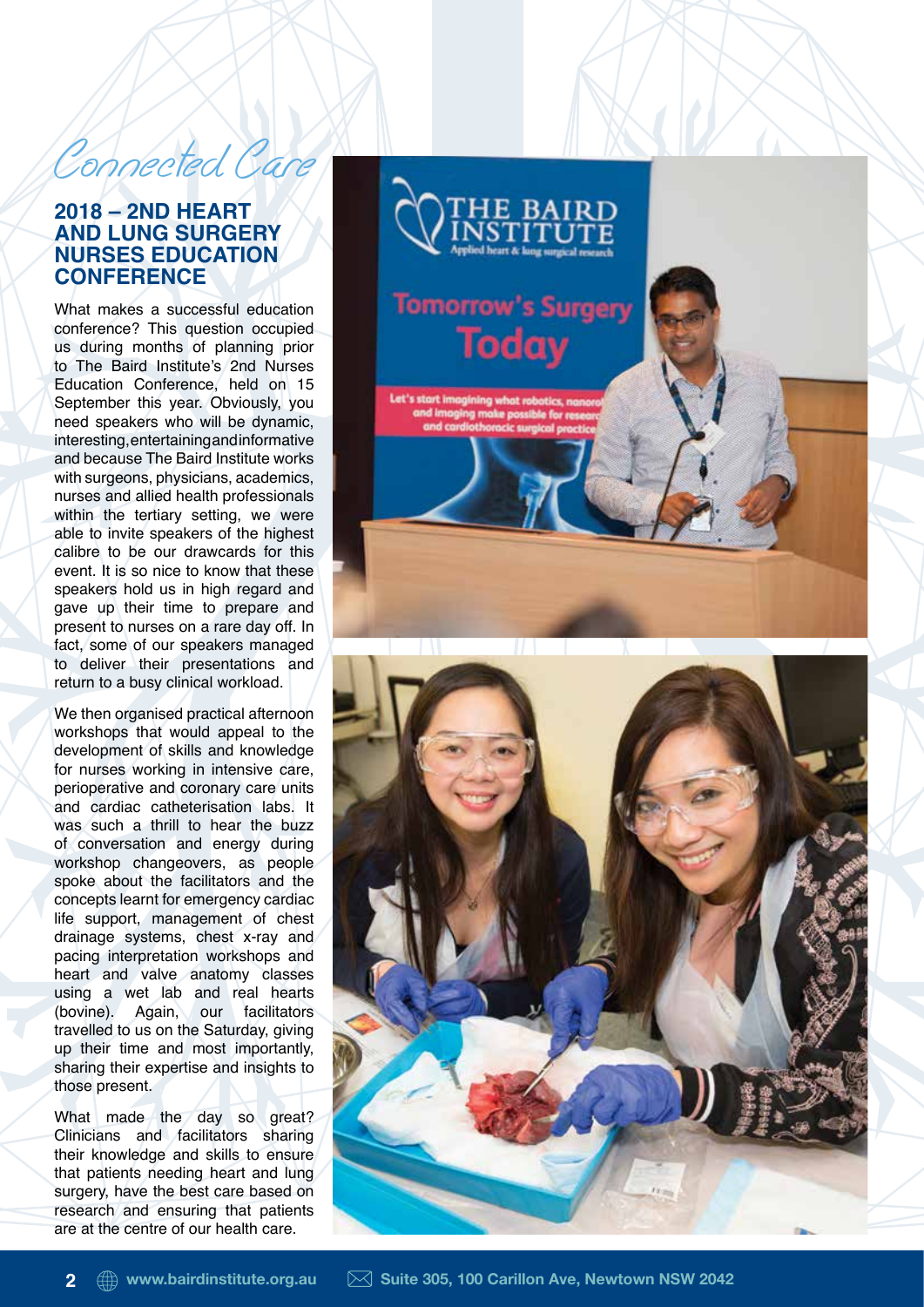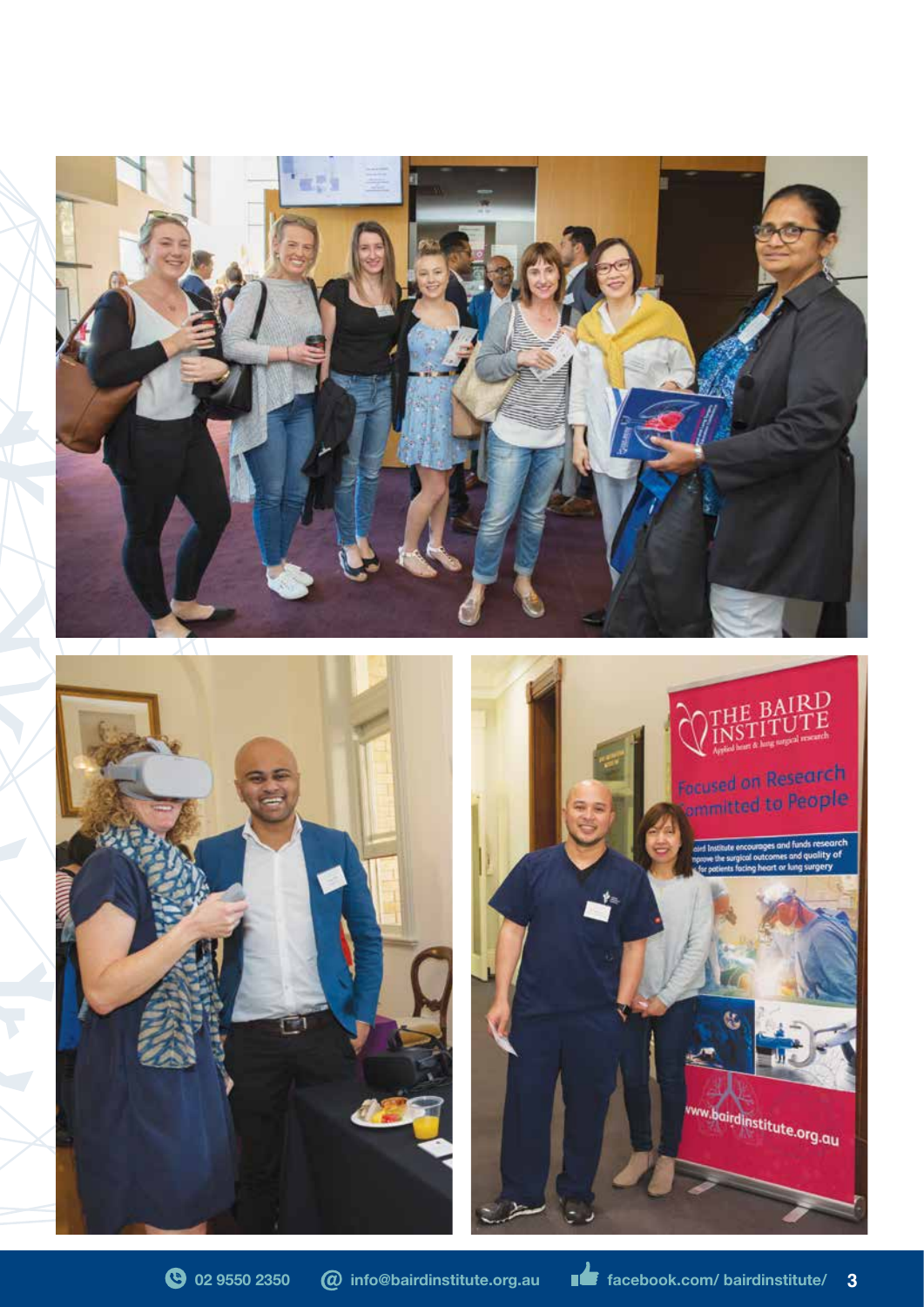

# **DOCTORAL WORK BY** Dr Vikrant Dhurandhar Phd

My thesis provides a better understanding of complex and high-risk cardiac surgery in Australia. The research in this dissertation has shown the advantages and disadvantages of large multi-institutional databases, such as the ANZSCTS database, as a source of robust evidence. It has also shed light on the importance and shortcomings of current risk stratifcation systems and described their role in cardiac surgery for patient selection and counselling.

Through this dissertation we now have a better insight into the feasibility and appropriateness of cardiac surgery in the elderly and high-risk Australian population. Determining which surgical technique will provide maximum benefit, be it coronary revascularization with or without cardiopulmonary bypass, mitral valve surgery for mitral regurgitation, aortic valve surgery for aortic stenosis, or aortic root surgery, is dependent on multiple patient factors and pathology.

Thus, complex cardiac surgery in the elderly and high risk, in its current form, while completely feasible, needs to be individualized on a case by case basis to warrant reproducible safe outcomes and further work should focus on randomized studies comparing each technique in the elderly and high-risk populations, and development of risk scores with improved accuracy of prediction.

I would like to thank Prof Bannon for this amazing "once in a lifetme" opportunity. I would also like to thank Prof Vallely (my co supervisor) and everyone at The Baird Insttute for their support and assistance in helping me achieve this huge personal milestone.

#### **UPDATE FROM DR JAMES EDELMAN**

James Edelman received the inaugural Medtronic Heart Fellowship from The Baird Institute in 2010 which enabled him to complete his doctorate at The University of Sydney studying the Inflammation, Tissue injury and Thrombosis in Off-pump Coronary Artery Bypass Grafting. James is currently completing a fellowship in both Toronto and Washington DC. He provides us with an update below:

Brooke and I have moved to Toronto where I am completing a Fellowship in Complex Valve Surgery at Toronto General Hospital (TGH). We are loving the city – it has a great bar and restaurant scene and feels a little like Melbourne. Within two hours' drive are the Muskoka Lakes – a collection of 1600 lakes surrounded by forest and idyllic cottages. We've enjoyed weekends canoeing, hiking and braving the cool fresh water! We were nervous about the winter, but the city is very well set up for the cold (down to -20 degrees celcius!), with underground tunnels around most of the city meaning a good coat is only necessary to survive the short path from home to the station.

The work at TGH has been great. The strengths of the Unit are in aortic root repair (the 'David' procedure), aortic surgery and mitral valve repair. Drs Tirone David and Chris Feindel, who devised the aortic root re-implantation or 'David' procedure, have been great to work with and are each endless encyclopaedias of cardiac surgery. I've also had the opportunity to do some research and use skills



learned during my PhD with The Baird Insitute. Toronto has been an ideal base to visit the large American Cardiac Society Scientific meetings.

In July I am heading to Washington DC (Georgetown University) to do a fellowship in transcatheter and minimally invasive valve surgery with Dr Vinod Thourani. Dr Thourani is a lead author of many of the STS database and international transcatheter trials; here I hope to enhance some of the research skills learned at The Baird Institute.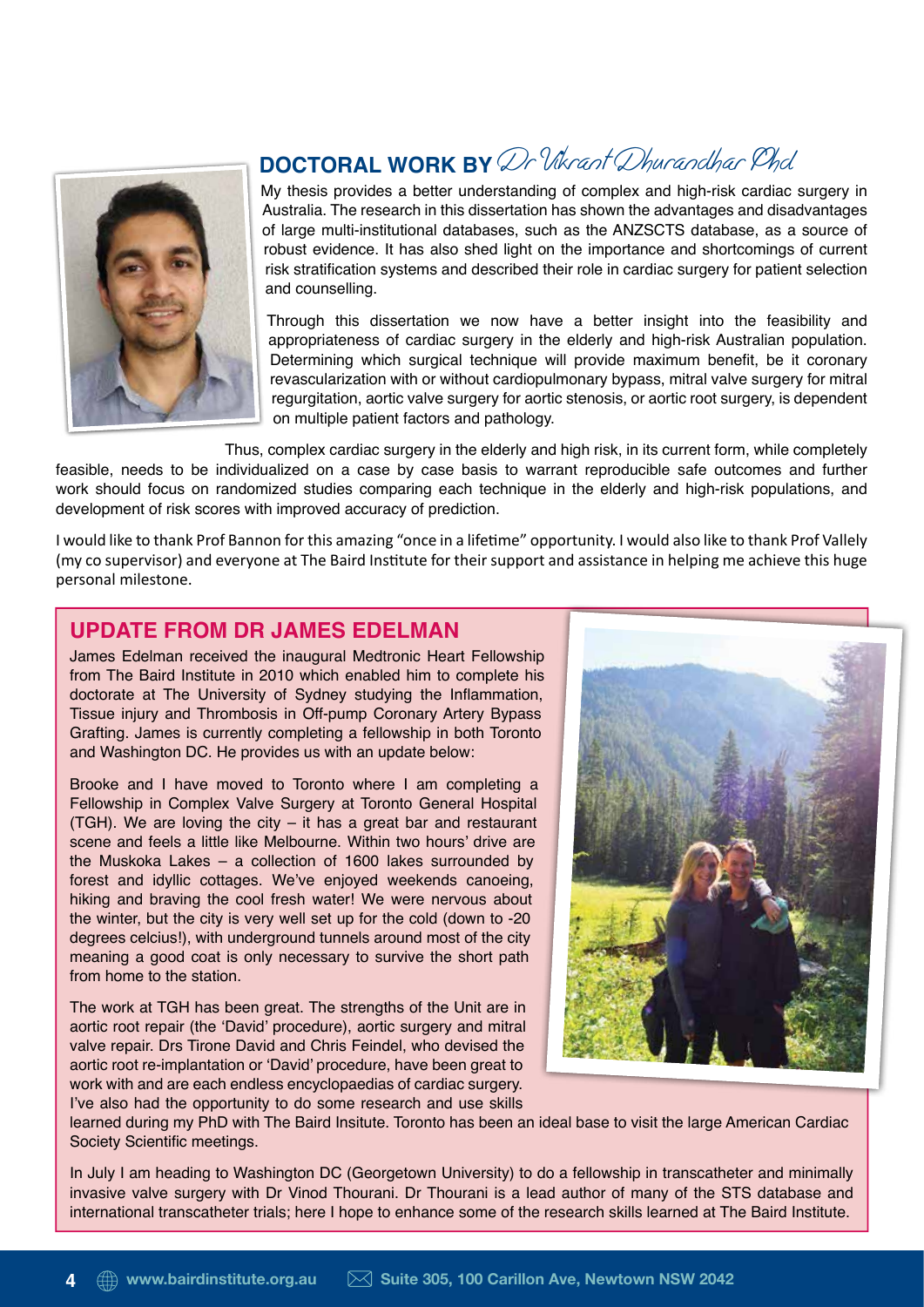

## **THE TEAM AT THE BAIRD INSTITUTE**

From L to R: Lisa Turner (Clinical Trials), Paul Bannon (Chair), Lorna Beattie (Clinical Trials), Maureen Winn (Research Manager), Catherine Rush (Engagement Manager), Michelle Sloane (Company Secretary), Sue Moore (Administration and Events Manager)



## **THE HYBRID THEATRE**

The Hybrid Theatre & Sydney Imaging team have been working to further develop their capabilities to support world class research at Sydney University since the launch in April this year.

Veronika Tatarinoff, Hybrid Theatre Facility Manager commented: we are working closely with Prof. Paul Bannon to develop and provide support for advanced surgical training to trainee surgeons, in particular in the cardiothoracic and vascular disciplines.

We are about to embark on a Baird Institute funded research project looking at novel mitral valve surgical approaches. This work will be leading the world in this area.

We are constantly updating our equipment, software and capabilities to support care of the future.

## heart **FACEBOOK PATIENT SUPPORT GROUP**

*"One of the greatest gifts a person can give another, is support."*

Heart to Heart is a heart surgery patient support program run by The Baird Institute, providing education and support to patients, families, carers and friends.

The Baird Institute's mission is to foster research and apply science to improve the outcomes of patients facing heart or lung surgery. This program focuses upon the power of bringing people with heart disease together, to share their experiences and by so doing, to support one another pre and post-surgery.

Our plan is to formalise this group and have an education and support meeting in Sydney for people who need or have had surgery and for their family, carers and friends. If you would like to join Heart to Heart you can do so by going to the Heart to Heart Facebook page **https://www.face book.com/groups/ hearttoheartnsw/**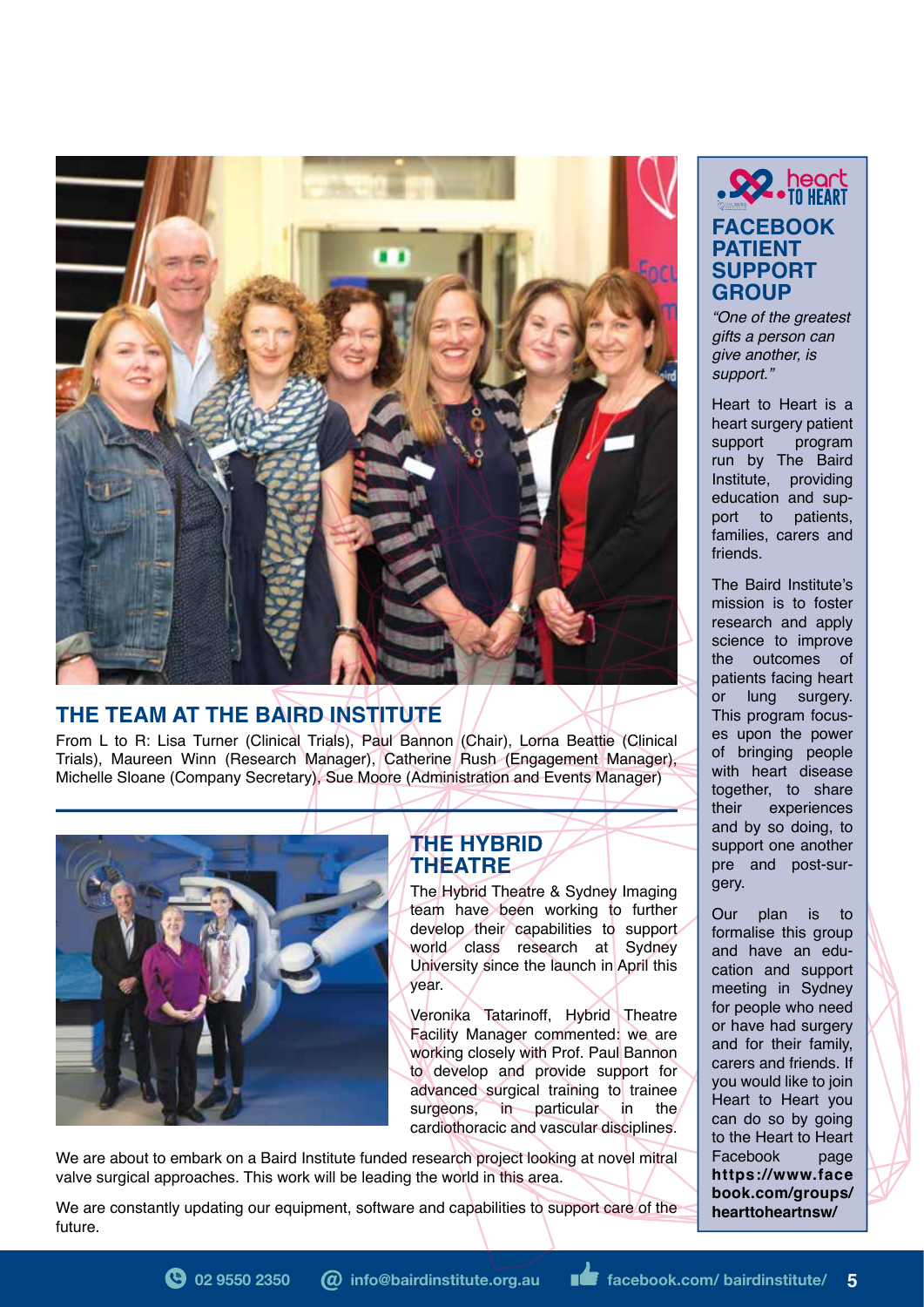## **RESEARCH REPORT: THE YEAR IN REVIEW**



Significant research study outcomes are helping heart and lung surgical patients each day by ensuring that the care we provide and the way that care is delivered, is based upon sound facts and an understanding of how individual and group responses differ. This year we have continued to develop three major areas of research which essentially and appropriately mirror our major clinical programs. These are Aortic Aneurysm and Vascular Modelling Research, Innovative Surgical Techniques

and Devices and finally, Robotics. Their partner clinical programs include work in aortic reconstruction, percutaneous valve implantation (TAVI) and minimally invasive heart and lung surgery utilising robotic techniques. Your donations have a pivotal impact upon ensuring that these specific areas of research continue and that the study of cardiac disease, genetics and blood vessel abnormalities can be better understood and interventions developed. Here is a short update on our current progress.

## **AORTIC ANEURYSM AND VASCULAR MODELLING RESEARCH**

People are sometimes born with an underdeveloped heart valve. A new study has been designed to investigate what role the disturbed blood flow through this valve may have on the development of aortic aneurysms. Aneurysms are bulges in the blood vessel wall that create an area of weakness. The weakened area can result in tearing of the blood vessel layers and inadvertent blood flow between these layers (dissection), or catastrophic rupture of the vessel may occur. Investigating why bicuspid valves lead to aneurysm formation, will commence in 2019 at the Charles Perkins Centre. Additional studies are being undertaken to develop a mathematical model to predict aortic aneurysm enlargement and rupture; and Virtual Reality work with Vantari, continues to develop simulation for perfecting surgical skills to manage aortic aneurysm dissection. In addition to this work we continue to use synthetic biomaterials to mimic blood vessels used in cardiac surgery and there is further research being conducted on the effects of blood clotting when using the heart lung machine.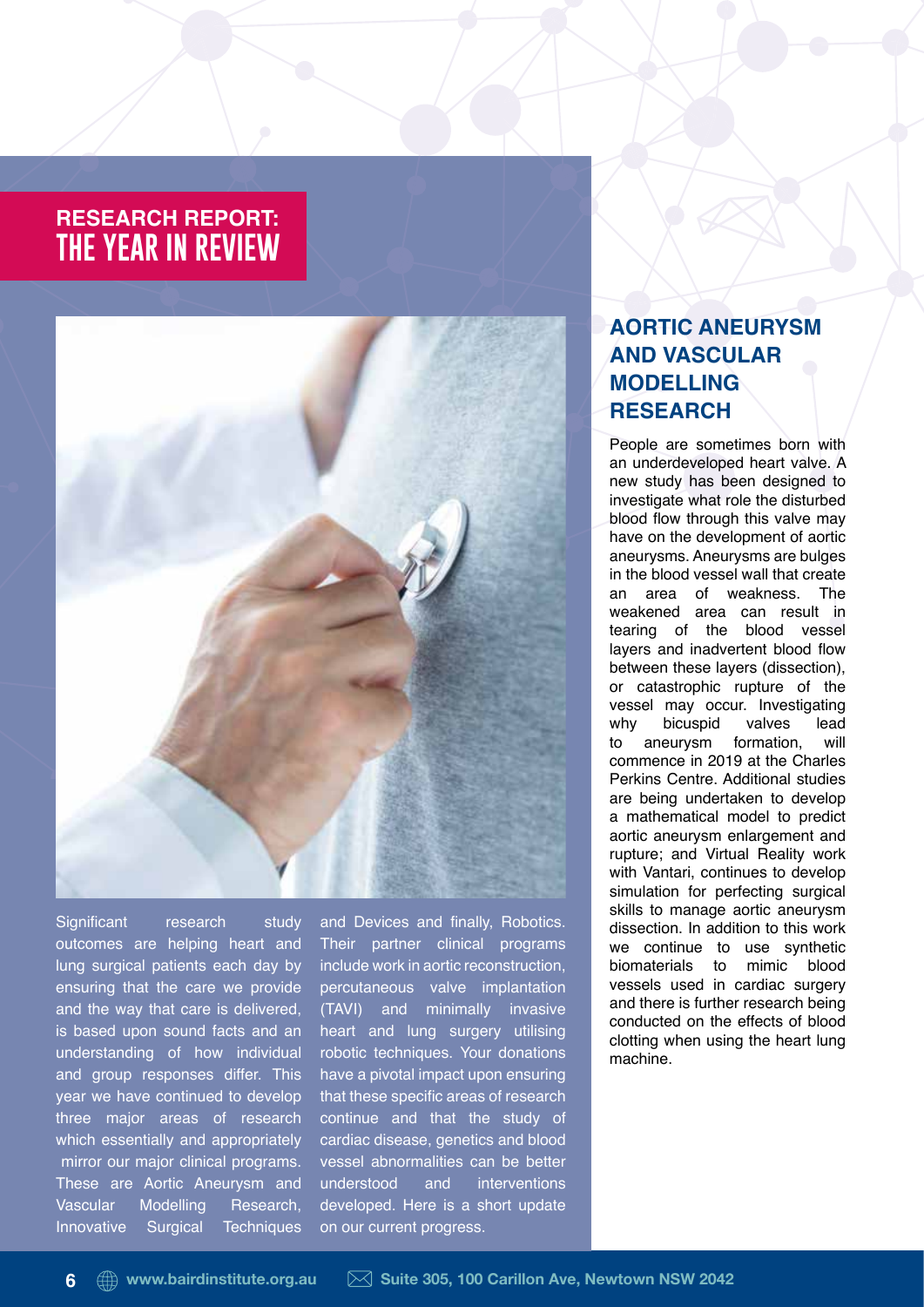## **INNOVATIVE SURGICAL TECHNIQUES AND DEVICES**

Studies are investigating coronary artery bypass grafting, and other forms of cardiac surgery, which may be associated with silent brain injury (SBI). Using MRI studies, neuronal connectivity is being explored to better understand and investigate brain injury that is not immediately evident and is sub-clinical in nature. Both on-pump (using cardio-pulmonary bypass oxygenation) and off – pump cardiac surgery techniques will be included in the study design. For those patients who require valve surgery, percutaneous and open techniques will be compared.

## **MINIMALLY-INVASIVE AND ROBOTIC SURGERY RESEARCH**

This research links into the work being conducted with sub-clinical brain injury following cardiac surgery and the best ways to utilise the Robotic Surgical Program for trainees and for advanced skill development. This work will also include lung cancer resection skills.

#### **CLINICAL TRIALS UPDATE**

Lisa and Lorna, the Cardiovascular Clinical Trials Nurses at RPAH continue in their busy role of managing the 10 Cardiothoracic Clinical trials and databases, and 5 Vascular Surgery Clinical Trials, which are supported by The Baird Institute.



One of the biggest Cardiothoracic

trials we have participated in, the VISION study (a large international study looking at Vascular events in patients having Cardiac surgery) has reached 500 recruited patients and is currently collecting 1 year follow up data on those patients. Our 500 patients recruited at RPAH contributes to the 14,670 recruited internationally.

As we have previously reported, the TRICS III trial, which compares 2 different blood transfusion strategies in patients having cardiac surgery, recruited 20 patients at RPAH. We were pleased to hear that the 6-month follow up data was published in the New England Journal of Medicine which was a simultaneous publication with the presentation by David Mazer at the European Cardiology meeting in Munich on 26 September. He said the audience was "only" around 1500+ and there was plenty of interest and questions.

Also, on the 26 September 2018 we recruited our first patient to the Co-POC trial. This is a prospective, randomized, double-blind, placebo -controlled study, that will evaluate the efficacy and safety of the medication colchicine in decreasing peri-operative myocardial damage and for the primary prevention of Post Pericardiotomy Syndrome, postoperative effusions, and Post-Operative Atrial Fibrillation in 204 patients at Royal Prince Alfred Hospital.

#### **Many Thanks to Our Supporters**

Every one of our donors has contributed in a signifcant way to our research and training programs and we are very grateful for their support, however we would particularly like to thank our principal supporters.

- **The Lin Huddleston Charitable Foundation**
- **Robert and Antonietta Allotta**